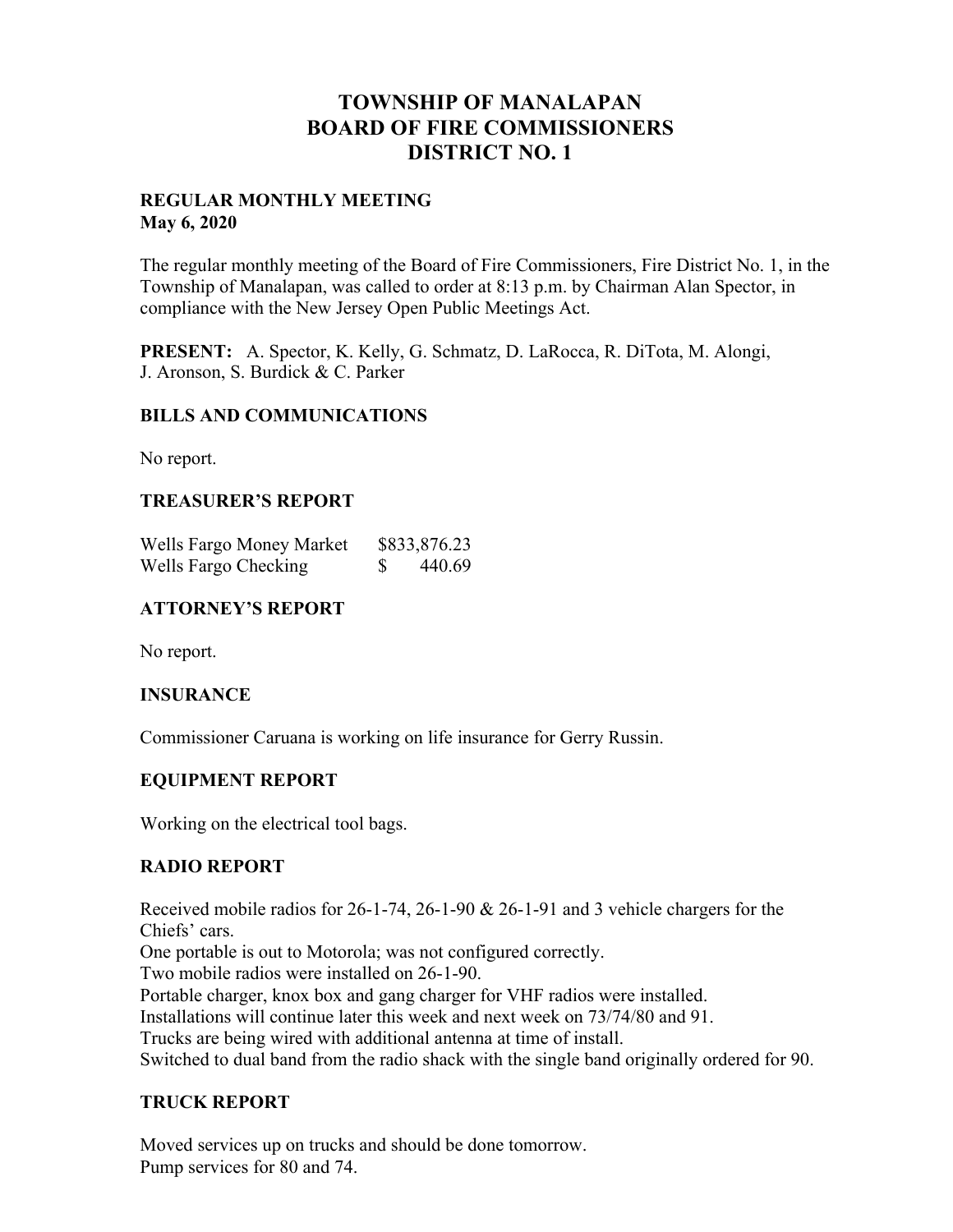Rebuild valve for deck gun on 73.

## **CHIEF'S REPORT**

There were 23 calls for the month of April. Received quote for Holmatro service agreement.

## **MEMBERSHIP REPORT**

No report.

## **ASSOCIATION REPORT**

Jared Aronson needs a Class A uniform. Yearly maintenance contract for gym equipment is \$1,340 for quarterly maintenance. Discussion held regarding radio shack renovations and doing a bid spec.

#### **TRUSTEES' REPORT**

No report.

## **OLD BUSINESS**

See attached.

## **NEW BUSINESS**

Commissioner Schmatz made a motion to pay all vouchers; this was seconded by Commissioner Kelly. All voted aye.

Commissioner Spector discussed the 13 fraudulent checks discovered against our checking account. Account to be closed and a new one opened.

Commissioner LaRocca made a motion for \$2,100 to ESI Equipment for a service contract on the Holmatro tools; this was seconded by Commissioner Kelly.

Commissioner LaRocca made a motion not to exceed \$250 for a new radio head for 26-1-90; this was seconded by Commissioner Kelly.

Commissioner LaRocca made a motion not to exceed \$70 to mount portable gang charger; this was seconded by Commissioner Kelly.

Commissioner LaRocca made a motion for \$500 to have the radio shack radio programmed with the PD frequencies; this was seconded by Commissioner Kelly.

Commissioner LaRocca made a motion not to exceed \$1,300 to have portables engraved; this was seconded by Commissioner Kelly.

Commissioner LaRocca made a motion for \$75 for a hydro bag; this was seconded by Commissioner Kelly.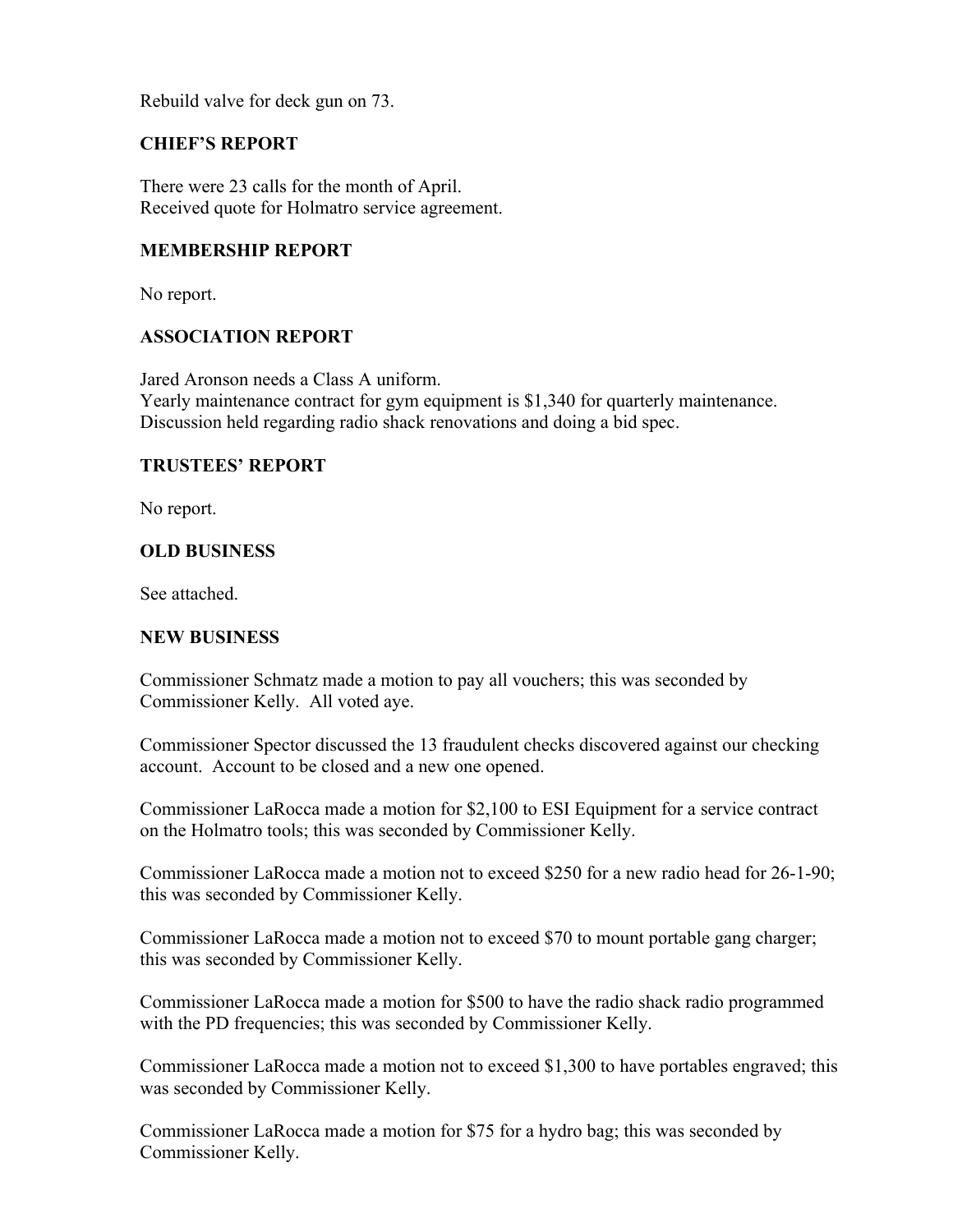Commissioner LaRocca made a motion for \$1,340 for a yearly contract with Fitness Lifestyles to perform quarterly maintenance on the gym equipment; this was seconded by Commissioner Kelly.

Commissioner LaRocca made a motion not to exceed \$500 to purchase 2 15ft hoses and Velcro straps; this was seconded by Commissioner Kelly.

Commissioner LaRocca made a motion not to exceed \$2,000 to purchase 5 helmets; this was seconded by Commissioner Schmatz.

Discussion was held regarding purchasing sprayers and chemicals.

Discussion was held regarding restrictions in the fire house.

Meeting opened to the public at 8:39 p.m.

A motion was made by Commissioner Spector to adjourn; it was seconded by Commissioner Kelly and all voted aye.

Meeting adjourned at 9:30 p.m.

 Respectfully submitted, Kenneth Kelly, Clerk